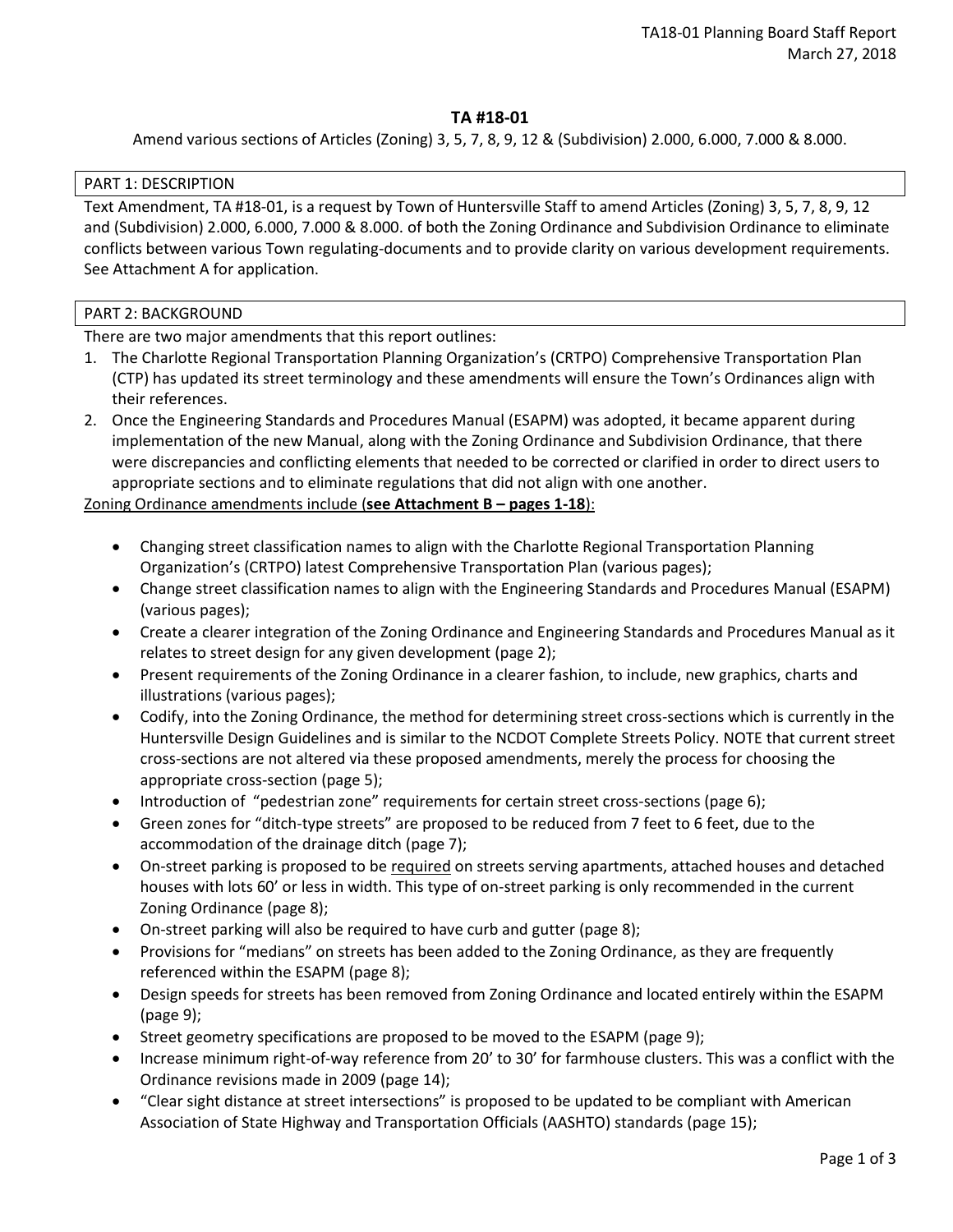Subdivision Ordinance amendments include (**see Attachment B – pages 19-22**):

- Street classification names are updated for consistency with Comprehensive Transportation Plan and ESAPM (page 22);
- Increase minimum right-of-way reference from 20' to 30' for farmhouse clusters. This was a conflict with the Ordinance revisions made in 2009 (page 23);
- An amendment to allow ditch-sections in lieu of curb & gutter, where appropriate on certain cross-sections (page 24);

#### PART 3: STAFF RECOMMENDATION

The proposed amendments and updates proposed in this report related to Articles 3, 5 (primarily), 7, 8, 9 & 12 of the Zoning Ordinance and various sections of Articles 2.000, 6.000, 7.000 & 8.000 of the Subdivision Ordinance are written to improve integration of both the Zoning and Subdivision Ordinances with the Engineering Standards and Procedures Manual. Staff recommends approval of the request as presented. The request is compliant with the goals (located in Part 4 of this report) of the 2030 Community Plan.

#### PART 4: RELEVANT HUNTERSVILLE 2030 COMMUNITY PLAN AND APPLICABLE LONG RANGE PLAN SECTIONS

T-5: Context-sensitive Design of Streets – Continue to support "context-sensitive" design of streets and the selection of appropriate street section designs for residential, commercial and industrial development applications.

Staff Comment: The proposed amendments will clarify and ensure that regulations and requirements related to street design are in the proper place and organized to help assist in creating "context-sensitive" designs.

ED-14: Development Review Process – Support efforts to improve efficiency and responsiveness of development review process for development proposals.

Staff Comment: The re-organization of certain sections of the Zoning Ordinance and Subdivision Ordinance to integrate with the Engineering Standards and Procedures Manual will help users to navigate the ordinances more easily, while also eliminating conflicts and incorrect references.

#### PART 5: HUNTERSVILLE ORDINANCES ADVISORY BOARD

The Ordinances Advisory Board heard the request on January 4, 2018 voted to recommend approval by unanimous (9-0) vote.

#### PART 6: PUBLIC HEARING

The Public Hearing was held on March 5, 2018. A few clarification questions were asked by Town Board, but no issues were raised. No other comments were received.

#### PART 7: PLANNING BOARD RECOMMENDATION

The Planning Board is scheduled to hear this text amendment on March 27, 2018.

#### PART 8: ATTACHMENTS

Attachment A: Text Amendment Application

Attachment B: Proposed Ordinance Language (redlined version)